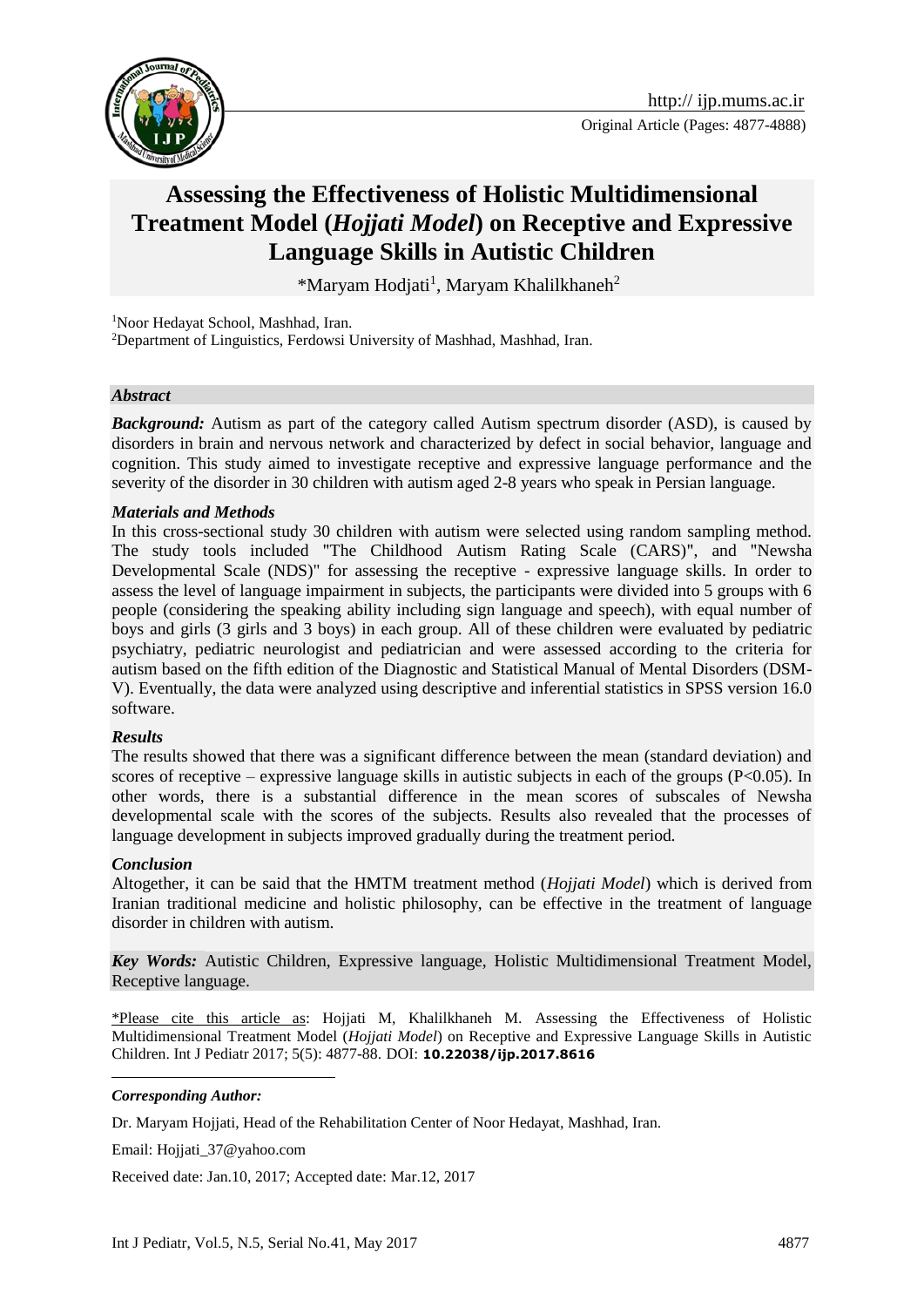### **1- INTRODUCTION**

 Autism is a communicative-cognitive disorder that is part of the category called Autism spectrum disorder (ASD). Although the autism is considered as a biological disorder, but still the genes related to this disorder has not yet fully recognized (1- 7). Since the main sign of autism is inability to communicate with others, different theory and hypothesis has been raised on the causes of this disorder. The current evidences show that damages to the central nervous system are the cause of behaviors of children in autism spectrum. It has been shown that there are abnormalities in specific regions of the brain such as frontal and parietal parts, cerebellum, amygdala and hippocampus region in autistic children (8, 9).

Moreover, several studies indicated that although the produced screams and phonations is the results of stimulation in different cores of limbic system, but after cingulate, amygdala is the most active part of the limbic system in sound production that this part shows a specific disorder in autistic people. According to the fifth edition of Diagnostic and Statistical Manual of Mental Disorders (DSM-V), 50% of these children do not reach to developmental milestonesfor speaking or they have limited abilities in this regard (10- 13).

Furthermore, the studies show that a large number of emotional sounds in humans are produced as a result of amygdala stimulation. In addition, as the amygdala has a close connection with other auditory areas, such as the thalamus and vestibular nuclei, thus is able to give immediate responses. Because the damage in the right amygdala destroys the ability for rhythmic speech, therefore the ability to understand and respond to the social sounds, also becomes impaired in human. Meanwhile, the abnormal electrophysiology in autistic people is associated with the cortical areas of the brain that are responsible for

auditory processing of the word (14-16). Besides, recent studies of cognitive theories for finding a relationship between brain and behavior in autistic children demonstrated that functions including planning, working memory, impulse control and mental flexibility that are associated with the function of frontal lobe and prefrontal cortex, are also impaired in autistic children. These disorders can be mostly observed in daily behavior of autistic people such as repetitive behaviors, weakness to start or continue a new action, more tendencies towards the earlier works, and repetitive behaviors in daily life. According to the neuropathology and neuropsychology studies, prefrontal cortex plays an important role in autism (17- 19).

The other symptoms of autism include loneliness, lack of interest in social interaction, inability to provide appropriate physical gestures, developmental delay, frequent repetition of set words, pronoun reversal (for example using the pronoun "You" instead of "I"), monotonous sound and speech, stereotyped behaviors, emotional and cognitive problems, reduced attention, cognitive restrictions (minor to severe), and defects in developing theory of mind (20, 21).

The viewpoint that mental experiences are formed by physical states of the nervous system has been proved. It has also been accepted that mental theory or mind reading means that at some developmental stages the children become aware of their own or other people's beliefs, tendencies and mental status and are able to more easily predict their own or other people behavior. In light of conducted researches, many of studies have come to the same conclusion that many of children with ASD, language and intellectual retardation, have impairment in the development of theory of mind. Several studieson children with ASD and developmental language disorders have revealed the correlation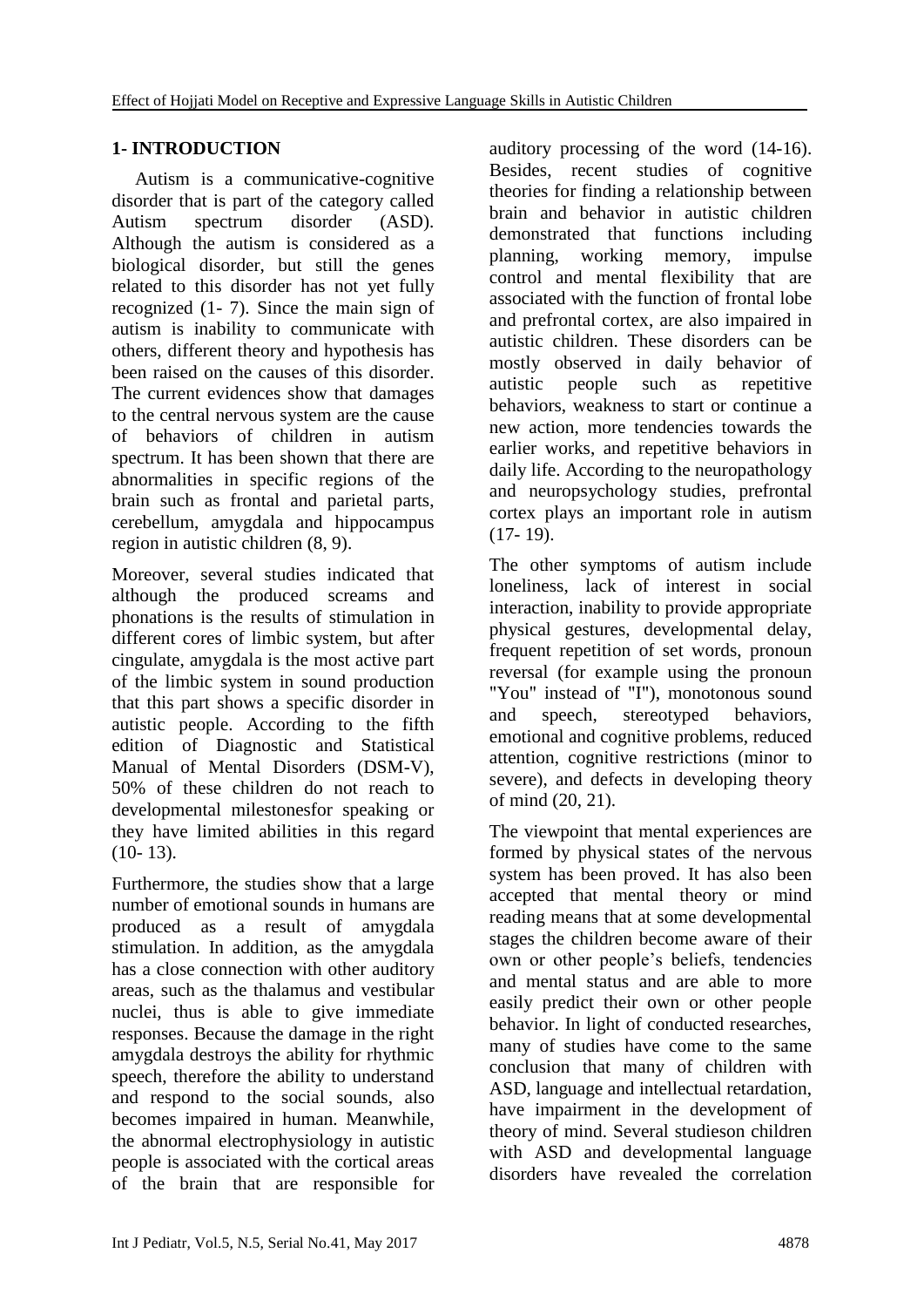between language and development of theory of mind (22-24). Furthermore, recent studies regarded the disorder in mirror neuron system of the brain as an obstacle in autistic children for communication and the ability to mimic. According to the "Theory of Language and Mind", the impairment in the development of this theory is the cause of autism in these children. The reduced attention and frequent repetition of set words or whispering with no words, can be also correlated together. This disorder in addition to being physically harmful, can also be the cause of impairment in social skills (25, 26).

It should be noted that speech is defined by production of sound (voice), and fluency of communicative language and includes speech disorders such as stuttering, apraxia of speech, and phonological and nasal disorders. In such situation, the person has difficulty to produce language sounds, and is unable to produce fluent and correct words, or while producing the word has kind of problems that causes the listener not to correctly understand the person's speech (27). Since the language is a social contract that is used by speakers of a linguistic community, it involves the words meaning, words morphology, syntax, sound and pragmatic use of word and sentence in different context and disorder in any of them can cause apraxia of speech. When a person has problem in understanding others, the person has receptive language disorder, and if the person has difficulty in expression of thoughts, ideas, desires and needs he has expressive language disorder. Autistic children due to cognitive impairment suffer from both disorders (28).

According to the studies, 25% of these children have language problems that the incidence rate is 4 to 5 time higher in boy than girls. The major symptoms include the impaired speech understanding, auditory processing and dyslexia, inability to decipher the speech of others, inability to express thoughts verbally, defects in the application of correct and efficient words in conversation, weakness in nonverbal cognitive abilities and word selection skills and expressive language disorder (29, 30). Even though there has been numerous reports regarding the language disorder in autism, but there is scant experimental and clinical researches about that. One of the most basic pivots of the discussion on the language and its exterior manifestation "Speech" is the relationship between speech and brain mechanism of the movement. The latest findings in neuroscience field that brought about a substantial transformation in the scientific understanding of the communication phenomenon, empathy and imitation is the discovery of mirror neurons. Mirror neurons can be an explanation for imitation, observational learning, empathy, perception and mind reading; hence, they have attracted the attentions of scientist in the area of autism spectrum disorders. This discovery raised the hypothesis of the association between developmental disorder and the function of mirror neurons as well as the cause of problems of autistic people regarding imitation, mind reading and language development. The studies conducted in recent years, confirm that development of mirror neurons can appropriately explain the process behind the emergence of language in human species (31- 36).

Considering the above facts, it can be said that imitation, which is associated with cognitive development and verbal ability, is impaired in the children with autism. This now raise a question that how is the process of language development (both verbally and non-verbally) in autistic children? Considering these facts, this study aimed to investigate the language skills in the groups of autistic children aged 2-8 years, Mashhad- Iran.

### **2- MATERIALS AND METHODS**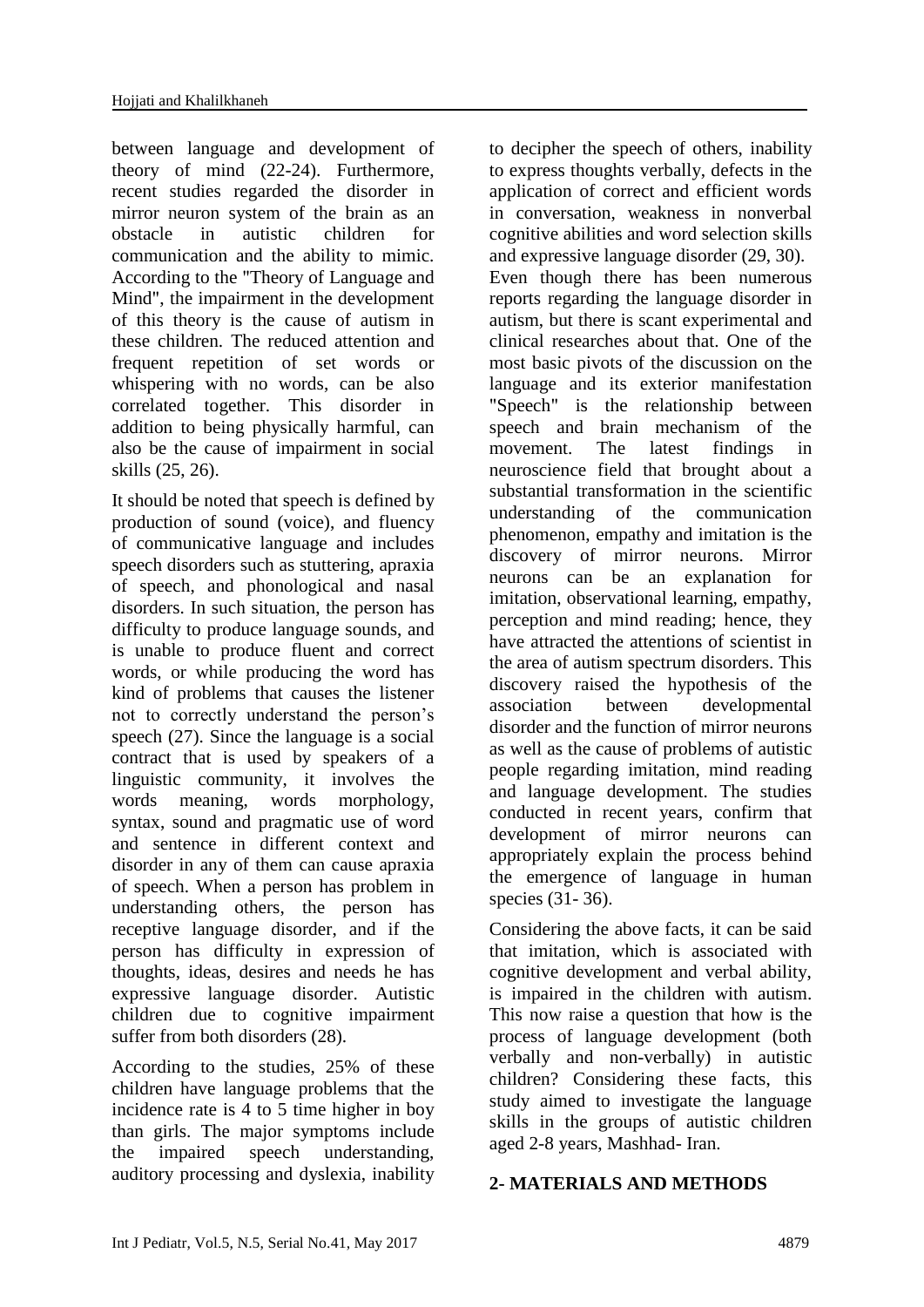# **2.1. Study design**

This cross-sectional study was performed in one step and over a 3-month period in 2015. The aim of this study was to evaluate the effectiveness of Holistic Multidimensional Treatment Model (HMTM), which is based on the cybernetic approach, in improving the speech of autistic children (37-39). Theoretical approach to this hypothesis is in a way that physiological, cognitive and emotional systems, are associated together in a continuous two-way connection. This method consists of eight pillars that emphasis on (1) the motion perception, and (2) speech and language are considered two of those pillars. Having the knowledge about how this approach works and its effectiveness on improving language skills, can provide guidelines for therapeutic protocols for improving the theory of mind in children with language disorders. The ability of language production was assessed in 5 groups of autism patients using Holistic Multidimensional Treatment Model. Based on the inclusion criteria a total of 30 children were enrolled in the study. These groups of children was randomly selected from the rehabilitation center in Mashhad, North East of Iran.

# **2-2. Inclusion criteria**

The inclusion criteria were as follows:

- Age range 2-8 years,
- Children diagnosed with autism,
- Having the ability to imitate at least one movement such as clapping or shaking hands,
- Having normal hearing threshold (based on the audiometric test results),
- Having clear vision (based on the optometrist assessment).

Considering these criteria, the children who diagnosed with autism by pediatric psychiatrist and pediatric neurologist were selected and then the autism symptoms were assessed based on the fifth edition of the Diagnostic and Statistical Manual of Mental Disorders (DSM-V). The assessment was conducted by watching the child and through interview with parents, and then based on the results the children who met the inclusion criteria were enrolled in the study.

### **2-3. Sample size**

The study population in this study were 30 children with autism. Among autistic children, 5 groups with 6 people were selected with the equal gender distribution.

## **2-4. Method**

In this study, assessment test was performed on 30 children with autism (15 girls and 15 boys in 5 groups with 6 people), aged between 2 to 8 years with Persian language in the Noure-Hedayat Autism Training Center in Mashhad city, North East of Iran. All of the subjects in these groups, had been practically under training by HMTM method. Initially the score of Childhood Autism Rating Scale (CARS) (40) was obtained in order to better understand the level of disorders in each of the subjects and then by dividing the same groups, the level of disorder detected in each of the skills based on the Newsha developmental scale (41).

So that in the first group, the children without speech; in the second group, the children without verbal language who were able to express their purpose through sign language (gesture); in the third group, the children who were only able to produce single word vocabulary; in the fourth group, the children who were able to produce two- word phrases, and in the fifth group, the children who were able to produce full sentences were selected. There was equal number of girls and boys in each group. In addition, the values less than 0.05 were considered significant.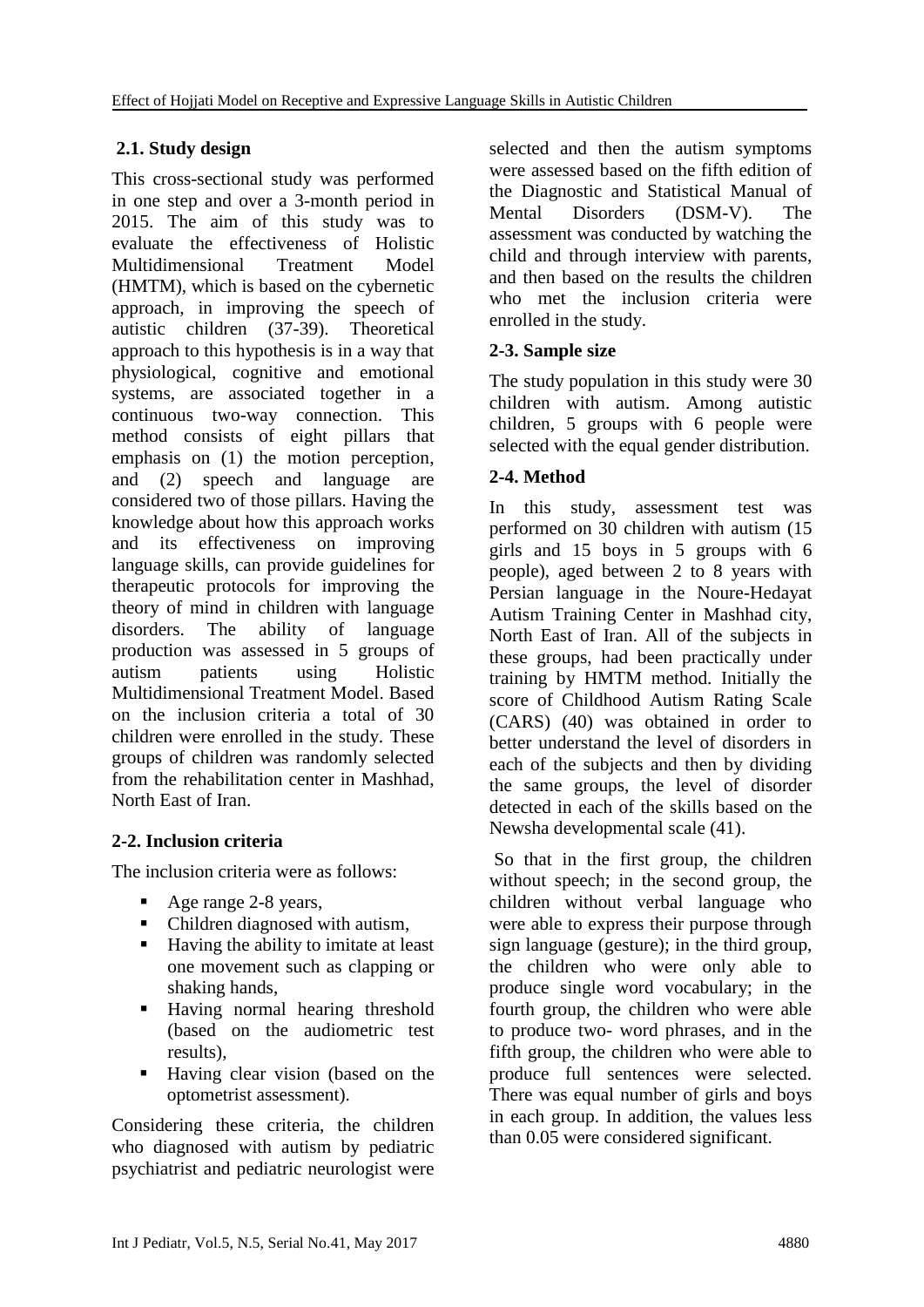### **2-4-1. Newsha developmental scale (NDS) (41**)

NDS which was used in this study is a valid test for assessing different aspects of development. This scale assesses seven hearing developmental skills including receptive language, expressive language, speech, cognition, social interaction and movement in Persian speaking children from birth and its validity and reliability have been proven by several studies (41). In this study, two subscales of this scale including receptive and expressive language skills were considered.

Each of the expressive and receptive language developmental skills was assessed in age ranges of 16 to 18 months (level- 6), 19 to 24 months (level- 7), 25 to 30 months (level- 8), 31 to 36 months (level- 9), 37 to 42 months (level- 10), 43 to 48 months (level- 11), 49 to 60 months (level- 12), and over 61 months (level- 13).

### **2-4-2. Holistic Multidimensional Treatment Model (HMTM) (37-39)**

This study aimed to assess the level of influence of the new theory entitled holistic and multifaceted approach inspired by traditional medicine and perspective of Islamic-Iranian mysticism in the treatment of language disorder in ASD children. This approach is consisted of 8 pillars including: (1) emphasis on holistic view to the child (the principle of holism), (2) emphasis on the whole and part relationship and impartible impact they have on each other (the interaction principle), (3) emphasis on the principle of energies exchange, and creating deep and safe emotional connection and unconditional acceptance of the child by parents, educators and therapists (the field principle), (4) emphasis on the physiology of the child (physiology principle), (5) the emphasis on motion and perception, (6) the emphasis on speech and language, (7) emphasis on emotional, communication and game (performance) aspects, and (8)

emphasis on using techniques and training content based on the developmental trend in the form of parallel and group. The cybernetic perspective to HMTM, is based on the fact that different aspects of human existence are connected together and are inseparable of each other and the child should be considered as a whole with different aspects including physical, emotional, excitatory, and cognitive; and hence these aspects should be considered in parallel and simultaneously. Based on this approach and philosophy, each cell has independent thought that its capability and efficiency is only defined in the context of an organ, a limb or eventually a body and at the same time its existence depends on the whole body, a limb or an organ. According to HMTM approach, the aim of the speech is not the mere expression of words and sentences or the formation of speech in the child.

If only the expression of words to be considered as the language, then speech is the most important way of communication with external world and social environment and cybernetic information is hidden in the whole sentence and interaction between words. In this approach, considering that each message after passing through the emotional region should enter to the perception and subsequently cognition region, is based on the fact that the real learning cannot be achieved unless the complete understanding (perception) to be formed.

As the improvement and correction of movements can directly affect and modify perception and brain processing pace therefore, correct and semantic understanding of the messages that are received by brain, with movement can eventually improve brain processing and cognition. In HMTM, it is believed that because human is by nature a social animal, so a child with disorder has the capability of perception, learning, consolidation and expansion of the learned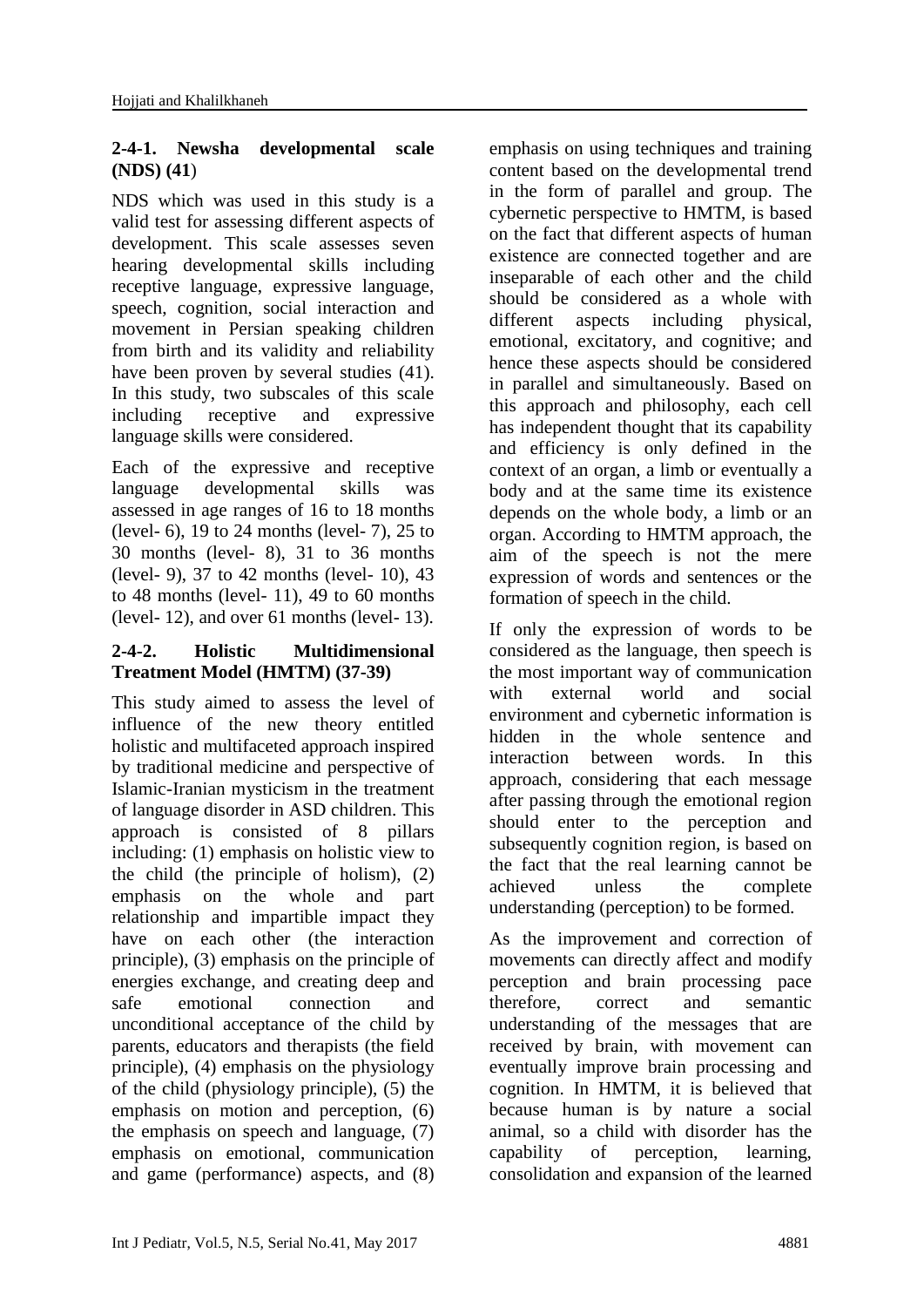subjects in the social environment and among peers. The factor that in this model causes the success and closeness of children to normal spectrum is the way of planning and spending time and parallel work for all needs of an autistic child. Hence, in this method the major portion of time is allocated to the training and fortifying the learned subjects in different areas in group, and only in some specific treatments such as speech therapy, occupational therapy or individual training (if required) the services are offered individually.

In HMTM (*Hojjati Model*), the child is assessed regarding the basic cognitional concepts and after cognitional assessments and clinical evaluations, the child based on the severity of defect in performance is placed in individual or group classes including 2, 3, 4, 5 or 6 people. Each child roughly spends 5 hours in the center and

the duration of participation in the programs, based on the child performance, can be varied from a few days to a few weeks or to a few months (37-39).

### **3- RESULTS**

 This study was performed on 30 autistic children (15 boys and 15 girls), with an average age of  $5.43 \pm 0.623$  years old. The study variable was the score of subjects in Newsha developmental scale. To study the effectiveness of the above methods, 30 children with autism were divided into 5 groups with 6 people ranged from speechless children to children who were able to express a sentence.

As it can be seen in **Tables.1-10**, there was a significant difference in the mean scores of the test between the study groups compared to the standard scores  $(P<0.05)$ .

**Table-1**: Results of the test obtained from the first group

| <b>Skills</b>                | Mean |      | t-test  | P-value |
|------------------------------|------|------|---------|---------|
| Receptive skill              | 4.67 | 2.07 | $-3.07$ | 0.005   |
| Expressive language<br>skill | 1.67 | ).52 | 0.93    | 0.002   |

SD: Standard deviation.

**Table-2**: The standard scores of normal children

| Skills                    | Mean  | ΩL   |
|---------------------------|-------|------|
| Receptive skill           | 8.41  | 272  |
| Expressive language skill | o. 30 | 0.61 |

SD: Standard deviation.

| <b>Table-3:</b> The results of the test obtained from the second group |  |  |
|------------------------------------------------------------------------|--|--|
|                                                                        |  |  |

| <b>Skills</b>             | Mean | ىرد  | t-test               | P-value |
|---------------------------|------|------|----------------------|---------|
| Receptive skill           |      |      | 0.44                 | 0.002   |
| Expressive language skill | 0.83 | ).41 | $\overline{a}$<br>-1 | 0.001   |

SD: Standard deviation.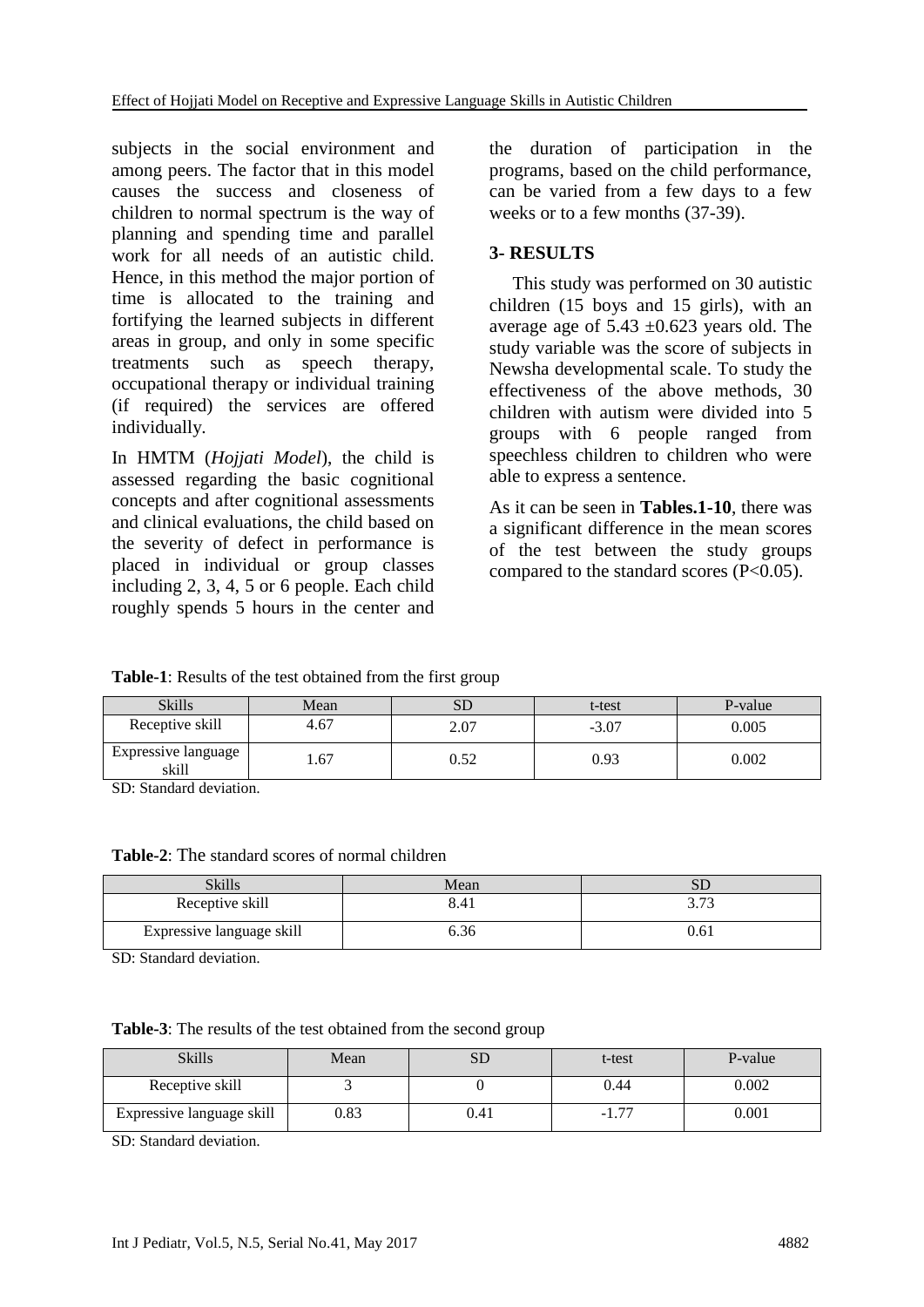| <b>Table-4:</b> The standard scores of normal children |  |
|--------------------------------------------------------|--|
|--------------------------------------------------------|--|

| Skills                    | Mean | SD   |
|---------------------------|------|------|
| Receptive skill           | 4.86 | 2.56 |
| Expressive language skill | 3.44 | 2.90 |

SD: Standard deviation.

#### **Table-5**: The results of the test obtained from the third group

| <b>Skills</b>             | Mean | SD   | t-test  | P-value |
|---------------------------|------|------|---------|---------|
| Receptive skill           | 5.33 | .63  | $-8.81$ | 0.001   |
| Expressive language skill | 0.50 | 0.55 | $-7.09$ | 0.001   |

SD: Standard deviation.

### Table-6: The standard scores of normal children

| <b>Skills</b>             | Mean | SГ   |
|---------------------------|------|------|
| Receptive skill           | 6.43 | 2.56 |
| Expressive language skill |      | 2.90 |

SD: Standard deviation.

#### **Table-7**: The results of the test obtained from the fourth group

| <b>Skills</b>                | Mean |      | t-test  | P-value |
|------------------------------|------|------|---------|---------|
| Receptive skill              | 4.33 | .75  | $-1.67$ | 0.001   |
| Expressive language<br>skill | .33  | 0.52 | $-2.06$ | 0.005   |

SD: Standard deviation.

### **Table-8**: The standard scores of normal children

| Skills                    | Mean | SГ   |
|---------------------------|------|------|
| Receptive skill           | 5.68 | 2.10 |
| Expressive language skill | ت ب  | ェ・フム |

SD: Standard deviation.

#### **Table-9**: The results of the test obtained from the fifth group

| <b>Skills</b>             | Mean | $\alpha$ T<br>עט | t-test  | P-value |
|---------------------------|------|------------------|---------|---------|
| Receptive skill           |      |                  | -4.41   | 0.005   |
| Expressive language skill | 0.83 | 0.05             | $-2.26$ | 0.005   |

SD: Standard deviation.

#### **Table-10**: The standard scores of normal children

| Skills                    | Mean | SĽ   |
|---------------------------|------|------|
| Receptive skill           | 8.41 | 2.36 |
| Expressive language skill | 3.36 | 1.14 |

SD: Standard deviation.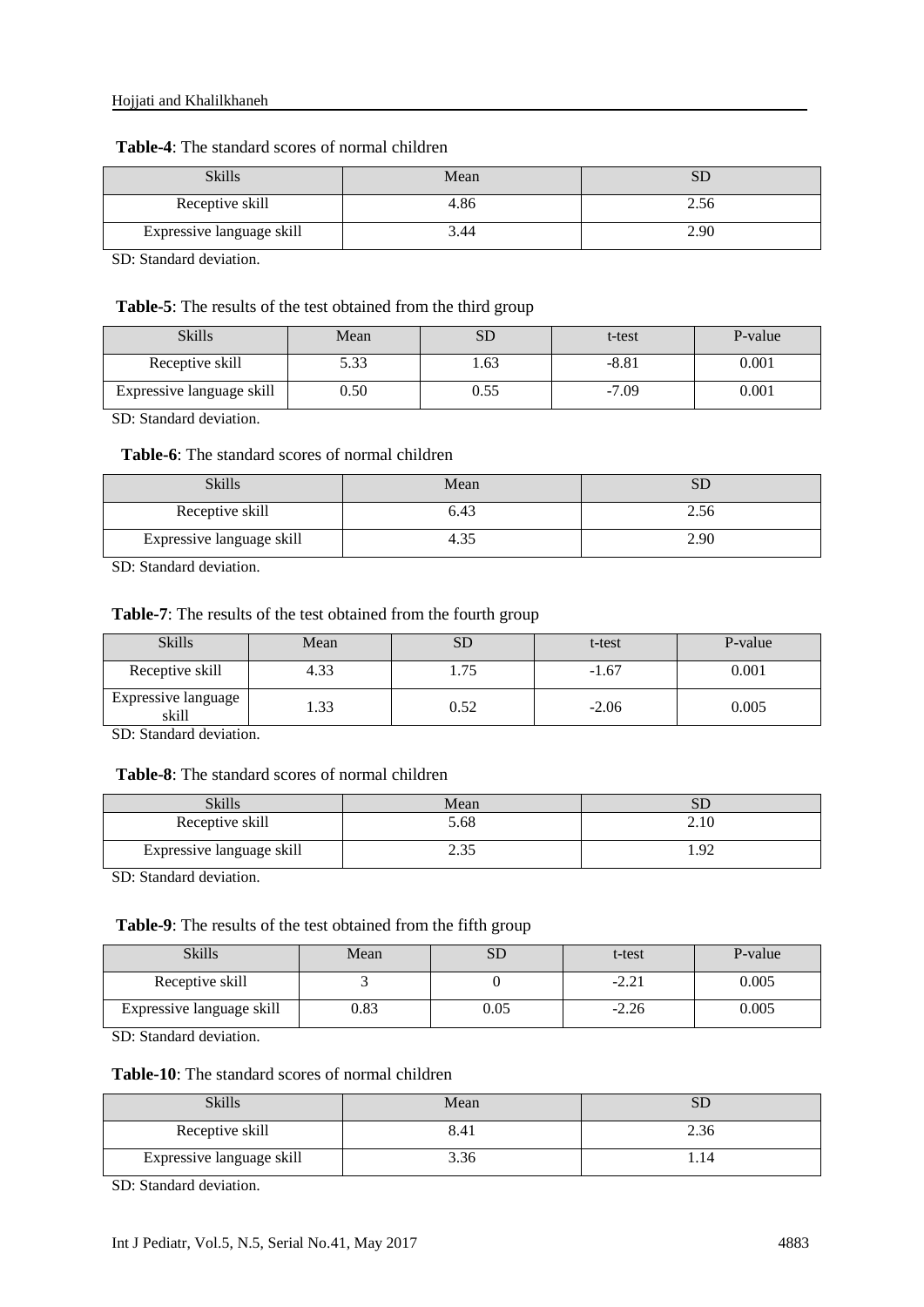### **4- DISCUSSION**

 The results of this study are consistent and in line with the results of previous studies conducted on different languages (23-25, 37-39). Our findings indicate a substantial defect in non-verbal imitative skills as well as verbal skills including receptive- expressive language skills in autistic children; because non-verbal communication consists of gesture, eye contact, face posture, position of the body and tone of speech, therefore these factors were considered in the evaluation of autistic children in this experiment.

The ability to understand and express nonverbal communication is considered as a powerful tool for interaction, expression of purpose, guiding difficult situations and creating effective communication. The body language experts believe that the tone of the speech is as important as semantic stimulus for perception and expression of emotions. Several studies have shown that Electroencephalography (EEG) oscillations in the frequency of 8-13 Hz (capillary waves), on sensory-motor cortex of the brain reflects the function of mirror neurons and the impairment in this function is completely obvious in autistic people (31-36).

The results of this study in accordance with the previous researches on the brain of autistic children indicate that imitative, movement, and sign language trainings can be used for improving the function of mirror neuron system. This can facilitate the language and then speech skills and speech production in autistic children. According to the previous studies and HMTM theory, this can confirm the hypothesis of the study which is based on all behaviors and movements. The movements are the results of the transmission of the messages from the brain that cause the brain to send commands to the muscles and limbs that as a result movement occurs (**Tables 1-10**).

The findings of this study supports the relationship between limb movement, in particular the use of gesture in improving the retrieval of verbal information and thus is in line with other studies and supports them (37- 39). Moreover, it can be said that the recorded figures in this study, **Figures.1-4**, that present the effectiveness of aforementioned method in the subjects, can highlight the necessity of HMTM method on the improvement process of perception and language production in children with autism.



**Fig.1**: Growth trend of receptive skill in in subjects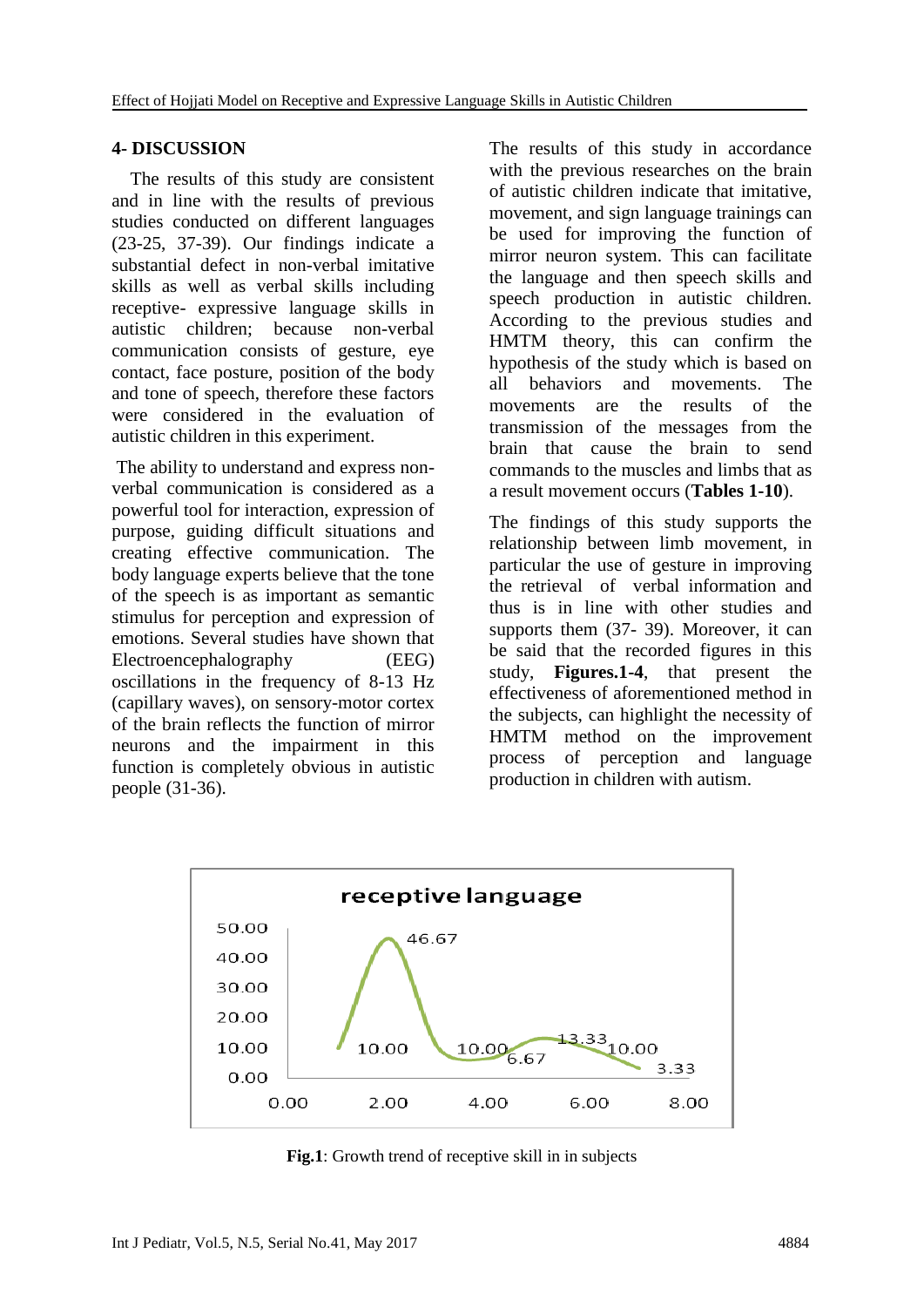

**Fig.2**: Growth trend of expressive skill in subjects



**Fig.3**: Growth trend of receptive skill in subjects based on gender distribution



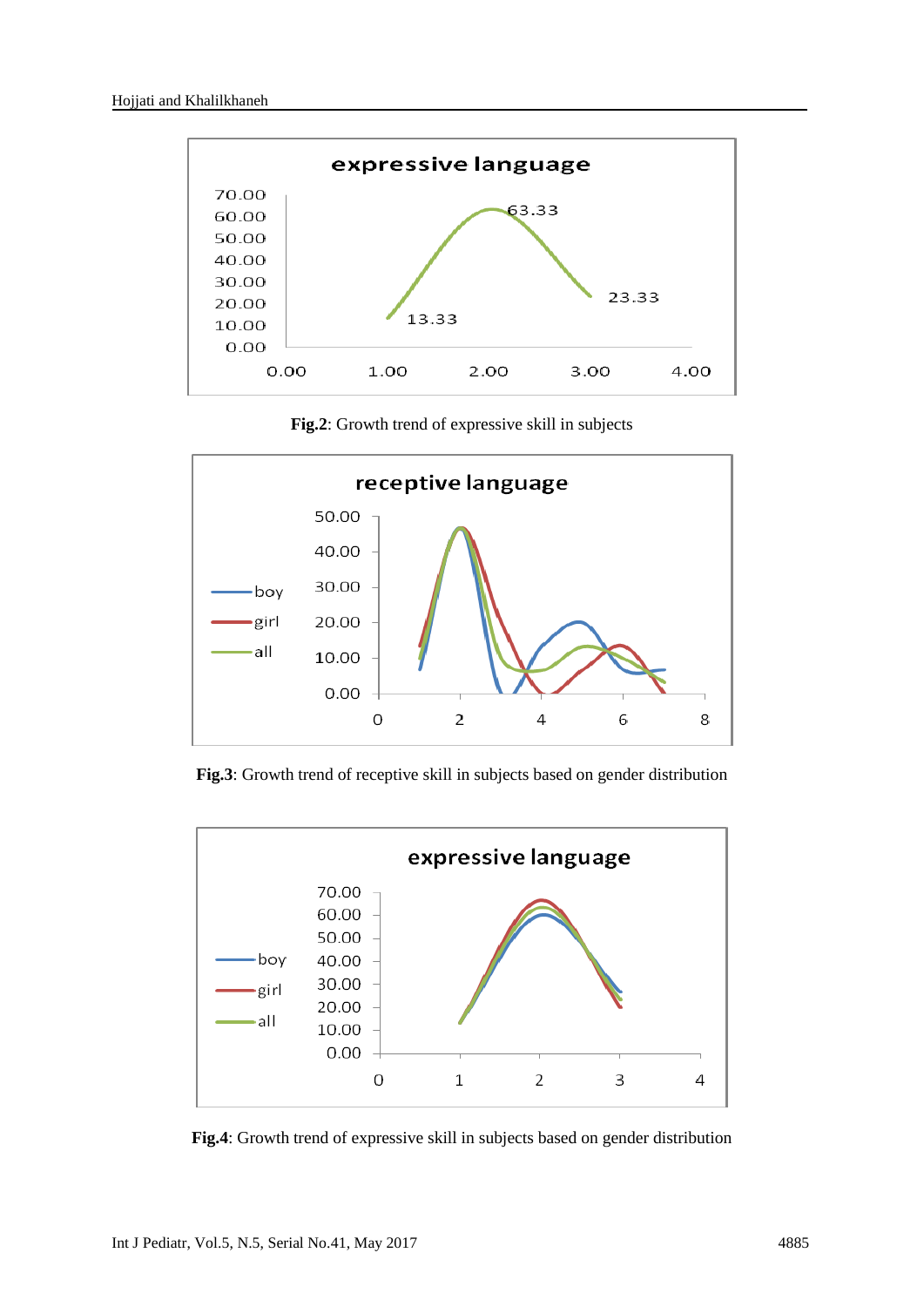Considering the statistical tests and the scores in different groups, it can be said that intervention and treatment leads to the perceptive capability and language production in subjects groups. Therefore, it seems that intervention courses and the duration of HMTM intervention (*Hodjati Model*) causes time-dependent improvement in the abilities of autistic children and profoundly affected the findings of the study.

### **5- CONCLUSION**

 The results of this study indicate that autistic children have serious defect in non-verbal and gesture skills as well as verbal receptive and expressive skills, and thus intervention training can help improve the speech in these children. Hence, it can be said that HMTM approach (*Hojjati Model*) can have a suitable and effective application in the treatment of these children.

### **6- CONFLICT OF INTEREST:** None.

### **7- REFERENCES**

1. Lauritsen M, Ewald H. The genetics of autism. Journal of Psychiatry 2001; 103(9): 411-27.

2. Remschmidt H. Die bedeutung genetischer Faktoren für die Ätiologie des frühkindlichen Autismus , Journal of Autismus 2000; 30: 16-24.

3. Smidt J, Heiser P, Dempfle A, Konrad K, Hemminger U, Halbach A, et al. Formal genetic findings in attentiondeficit/hyperactivity disorder, Journal of Psychiatry 2003; 41: 1026-36.

4. Walther JU. Genetik in der Kinder mit Autismus. Journal of Kinderpsychiatrie 2001; 7(3): 11-21.

5. [Combi R,](https://www.ncbi.nlm.nih.gov/pubmed/?term=Combi%20R%5BAuthor%5D&cauthor=true&cauthor_uid=20152887) [Redaelli S,](https://www.ncbi.nlm.nih.gov/pubmed/?term=Redaelli%20S%5BAuthor%5D&cauthor=true&cauthor_uid=20152887) [Beghi M,](https://www.ncbi.nlm.nih.gov/pubmed/?term=Beghi%20M%5BAuthor%5D&cauthor=true&cauthor_uid=20152887) [Clerici](https://www.ncbi.nlm.nih.gov/pubmed/?term=Clerici%20M%5BAuthor%5D&cauthor=true&cauthor_uid=20152887)  [M,](https://www.ncbi.nlm.nih.gov/pubmed/?term=Clerici%20M%5BAuthor%5D&cauthor=true&cauthor_uid=20152887) [Cornaggia CM,](https://www.ncbi.nlm.nih.gov/pubmed/?term=Cornaggia%20CM%5BAuthor%5D&cauthor=true&cauthor_uid=20152887) [Dalprà L.](https://www.ncbi.nlm.nih.gov/pubmed/?term=Dalpr%C3%A0%20L%5BAuthor%5D&cauthor=true&cauthor_uid=20152887) Clinical and genetic evaluation of a family showing both autism and epilepsy. [Brain Res Bull](https://www.ncbi.nlm.nih.gov/pubmed/?term=Dalpr%2C+Clinical+and+genetic+evaluation+of+a+family+showing+both+autism+and+epilepsy%2C) 2010; 82(1-2): 25-8.

6. [Simmons DR,](https://www.ncbi.nlm.nih.gov/pubmed/?term=Simmons%20DR%5BAuthor%5D&cauthor=true&cauthor_uid=19682485) [Robertson AE,](https://www.ncbi.nlm.nih.gov/pubmed/?term=Robertson%20AE%5BAuthor%5D&cauthor=true&cauthor_uid=19682485) [McKay](https://www.ncbi.nlm.nih.gov/pubmed/?term=McKay%20LS%5BAuthor%5D&cauthor=true&cauthor_uid=19682485)  [LS,](https://www.ncbi.nlm.nih.gov/pubmed/?term=McKay%20LS%5BAuthor%5D&cauthor=true&cauthor_uid=19682485) [Toal E,](https://www.ncbi.nlm.nih.gov/pubmed/?term=Toal%20E%5BAuthor%5D&cauthor=true&cauthor_uid=19682485) [McAleer P,](https://www.ncbi.nlm.nih.gov/pubmed/?term=McAleer%20P%5BAuthor%5D&cauthor=true&cauthor_uid=19682485) [Pollick FE.](https://www.ncbi.nlm.nih.gov/pubmed/?term=Pollick%20FE%5BAuthor%5D&cauthor=true&cauthor_uid=19682485) Vision in autism spectrum disorders. [Vision Res](https://www.ncbi.nlm.nih.gov/pubmed/?term=Simmons%2C+d.+R.%2CRobertson%2CA.+E%2C+McKay%2C+L.+S.%2C+Toal%2C+E.%2C+McAleer%2C+P) 2009; 49(22): 2705-39.

7. Santangelo S, Tsatsanis K. What is known about autism: genes, brain and bahaviour. Journal of Pharmacogenomics 2005; 5: 71-92.

8. Pintomartin J, Levy SE. Early diagnosis of Autism spectrum disorders, Journal of neurobiology 2004; 101: 344-54.

9. Smalley S, newdelman J, Gordon E, Kim T, Liu A. Genetic linkage of attention-deficit/hyperactivity disorder on chromosom 16p13, in a region implicated in autism. Journal of Genetic 2002; 71: 959-63.

10. Itahashi T, Yamada T, Nakamura M, Watanabe H, Yamagata B, Jimbo D, et al. Linked alterations in gray and white matter morphology in adults with highfunctioning autism spectrum disorder: A multimodal brain imaging study. [Neuroimage Clin](https://www.ncbi.nlm.nih.gov/pubmed/25610777) 2014; 7: 155-69.

11. Lefebvre A, Beggiato A, Bourgeron Th, Toro R. Neuroanatomical Diversity of Corpus Callosum and Brain Volume in Autism: Meta-analysis, Analysis of the Autism Brain Imaging Data Exchange Project, and Simulation. Biological Psychiatry 2015; 78:126–34.

12. Gilberg C. Chromosomal disorders and autism, Journal of autism developmental disorders.  $2001 \cdot 28 \cdot 415 - 25$ .

13. Harris G, Chabris Ch, Clark J, Urban T, Aharon I, Candouris K. Brain activation during semantic processing in autism spectrum disorders. Journal of brain and cognition 2006, 61: 54-68.

14. Wong V, Wong S. Brainstem auditory evoked potential study of autistic and normal children. Journal of child psychology 1991; 20: 29-46.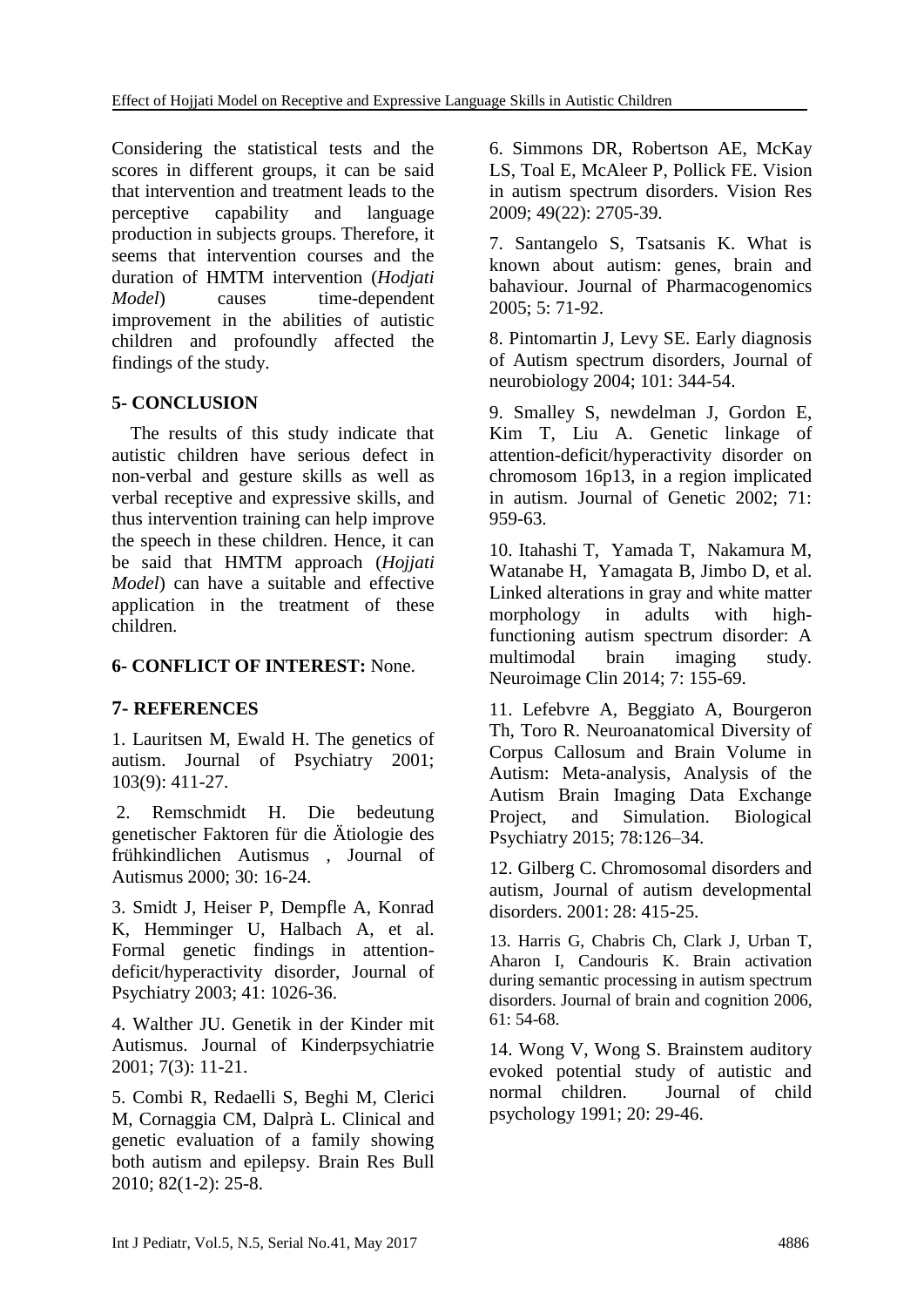15. Ozonoff S, Progers S, Hendren R. Autism spectrum disorder. New York: American Psychiatric publishing; 2007.

16. [Samson F,](https://www.ncbi.nlm.nih.gov/pubmed/?term=Samson%20F%5BAuthor%5D&cauthor=true&cauthor_uid=26037888) [Zeffiro TA,](https://www.ncbi.nlm.nih.gov/pubmed/?term=Zeffiro%20TA%5BAuthor%5D&cauthor=true&cauthor_uid=26037888) [Doyon J,](https://www.ncbi.nlm.nih.gov/pubmed/?term=Doyon%20J%5BAuthor%5D&cauthor=true&cauthor_uid=26037888) [Benali H,](https://www.ncbi.nlm.nih.gov/pubmed/?term=Benali%20H%5BAuthor%5D&cauthor=true&cauthor_uid=26037888) [Mottron L.](https://www.ncbi.nlm.nih.gov/pubmed/?term=Mottron%20L%5BAuthor%5D&cauthor=true&cauthor_uid=26037888) Speech acquisition predicts regions of enhanced cortical response to auditory stimulation in autism spectrum individuals. [J Psychiatr Res](https://www.ncbi.nlm.nih.gov/pubmed/?term=Speech+acquisition+predicts+regions+of+enhanced+cortical+response+to+auditory+stimulation+in+autism+spectrum) 2015; 68: 285-92.

17. Jolliffe T, Baron-Cohen S. A test of central coherence theory: linguistic processing in high-functioning adults with autism or Asperger syndrome: is local coherence impaired? J of Cognition 199; 71: 149–85.

18. Manolitsi M, Botting N. Language abilities in children with autism and language impairment: using narrative as an additional source of clinical information. Child Language Teaching and Therapy 2011; 27(1) 39–55.

19. Melogno S, Antonietta Pinto M, Levi G. Profile of the linguistic and metalinguistic abilities of a gifted child with autism spectrum disorder: A case study, Child Language Teaching and Therapy 2015; 31(1): 113–26.

20. Anderson MP, Hooker B, Herbert MR. Bridging from Cells to Cognition in Autism Pathophysiology: Biological Pathways to Defective Brain Function and Plasticity. American Journal of Biochemistry and Biotechnology 2008; 4(2): 167-76.

21. [Anagnostou E,](https://www.ncbi.nlm.nih.gov/pubmed/?term=Anagnostou%20E%5BAuthor%5D&cauthor=true&cauthor_uid=25096930) [Jones N,](https://www.ncbi.nlm.nih.gov/pubmed/?term=Jones%20N%5BAuthor%5D&cauthor=true&cauthor_uid=25096930) [Huerta M,](https://www.ncbi.nlm.nih.gov/pubmed/?term=Huerta%20M%5BAuthor%5D&cauthor=true&cauthor_uid=25096930) [Halladay AK,](https://www.ncbi.nlm.nih.gov/pubmed/?term=Halladay%20AK%5BAuthor%5D&cauthor=true&cauthor_uid=25096930) [Wang P,](https://www.ncbi.nlm.nih.gov/pubmed/?term=Wang%20P%5BAuthor%5D&cauthor=true&cauthor_uid=25096930) [Scahill L,](https://www.ncbi.nlm.nih.gov/pubmed/?term=Scahill%20L%5BAuthor%5D&cauthor=true&cauthor_uid=25096930) et al. Measuring social communication behaviors as a treatment endpoint in individuals with autism spectrum disorder. Autism 2015; 19(5): 622–36.

22. Rajendran G, Mitchel P. Cognitive theories of autism, Journal of developmental Review 2007; 27: 224-60.

23. Frye R, Beachamp M. Receptive language organization in high-functioning autism. J of Neurology 2009; 24(5): 231-6.

24. Küpperfahrenberg B. Autistische Kinder in der Regelschule: bericht über die Kooperation der Comenius- Schule, Schule für Geistigbehinderte mit Regelschulen. Journal of Pädagogische Fördeung von kindern und Jugendlichen mit autismus 2000; 17: 68-79.

25. Wisdom SN, J. Dyck M, P. Piek J, Hay D, Hallmayer J. Can autism, language and coordination disorders be differentiated based on ability profiles? Eur Child Adolesc Psychiatry 2007; 16:178–86.

26. Sigan L, Hartley SL, G. Robert Buckendorf GR, Haines K, Hall TA, Sikora DA. The Oral and Written Language Scales: Is it useful for older children with autism spectrum disorder? Research in Autism Spectrum Disorders 2008; 2:137–46.

27. Bishop D. Autism, executive functions and theory of mind: a neuropsychological perspective. Journal of child psychology and Psychiatry 1993; 34: 279-97.

28. Loukusa S, Leinonen E, Jussila K, Mattila M. Use of context in pragmatic language comprehension by children with Asperger syndrom and high-functioning Autism. Journal of Autism 2007; 37: 1049- 59.

29. Levy Y, Yuda Ch. Language performance in silbing of noneverbal children with autism. Journal of autism 2001; 101: 344-54.

30. Matson J, Mah S, Hess J, Fodstad J, Neal D. Convergent validity of autism spectrum-diagnostic for children(ASD-DC) and childhood Autism Rating Scale (CARS), Journal of research in autism spectrum disorders 2010; 4: 633-41.

31. Oberman L, Hubbard E, McCleery I, Altschuler E, RamaChandran M, Pineda J. EEG evidence for mirror neuron dysfunction in autism spectrum disorders. Cognitive Brain Research 2005; 24(4): 190-8.